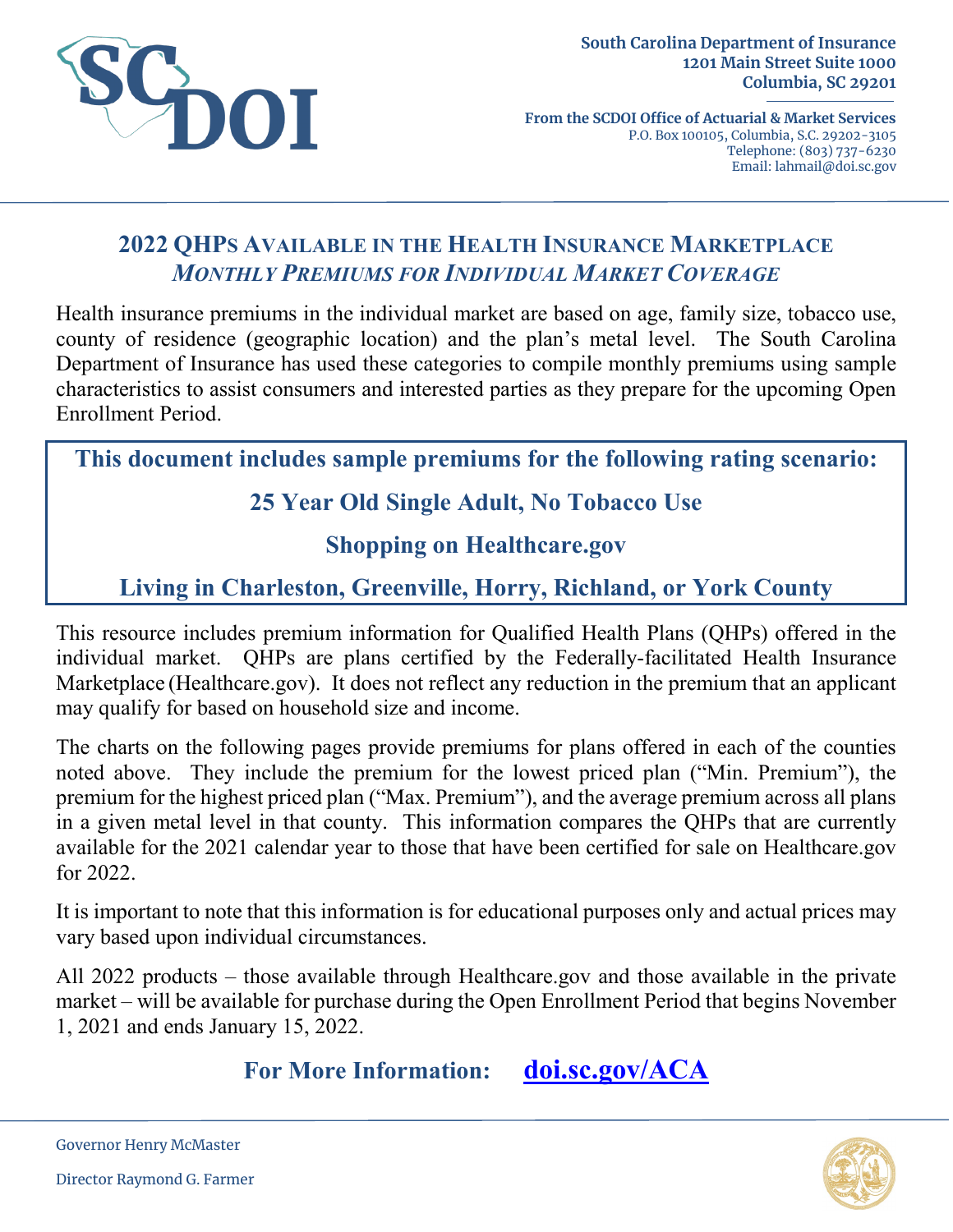#### **Rating Area 10 (Charleston County) Single Adult, Age 25, No Tobacco Use**

| <b>Platinum Plans</b>                         |           |                 | 2021                                   |                        |           |                                             | 2022                   |                 |
|-----------------------------------------------|-----------|-----------------|----------------------------------------|------------------------|-----------|---------------------------------------------|------------------------|-----------------|
| <b>Company Name</b>                           | $#$ Plans | Min.<br>Premium | Max.<br><b>Premium</b>                 | Avg.<br><b>Premium</b> | $#$ Plans | Min.<br>Premium                             | Max.<br><b>Premium</b> | Avg.<br>Premium |
| <b>Absolute Total Care</b>                    |           |                 |                                        |                        |           |                                             |                        |                 |
| <b>BlueCross BlueShield of South Carolina</b> |           |                 |                                        |                        |           |                                             |                        |                 |
| Bright Health Company of South Carolina       |           |                 | No Platinum Plans Were Offered in 2021 |                        |           | No Platinum Plans Will be Available in 2022 |                        |                 |
| Molina Healthcare of South Carolina           |           |                 |                                        |                        |           |                                             |                        |                 |
| All Platinum Plans Offered in Rating Area     |           |                 |                                        |                        |           |                                             |                        |                 |
| Through the Exchange                          |           |                 |                                        |                        |           |                                             |                        |                 |

| <b>Gold Plans</b>                             |           |                 | 2021 |                                       |                 |                 |    |                                        | 2022 |                        |                 |
|-----------------------------------------------|-----------|-----------------|------|---------------------------------------|-----------------|-----------------|----|----------------------------------------|------|------------------------|-----------------|
| <b>Company Name</b>                           | $#$ Plans | Min.<br>Premium |      | Max.<br>Premium                       | Avg.<br>Premium | $#$ Plans       |    | Min.<br>Premium                        |      | Max.<br><b>Premium</b> | Avg.<br>Premium |
| Absolute Total Care                           |           | 427.62          |      | 446.00                                | 436.81          | 41              | S  | 330.98                                 |      | 368.70 \$              | 349.60          |
| <b>BlueCross BlueShield of South Carolina</b> | 41        | 406.30          |      | 416.14                                | 410.75          | 61              | \$ | 345.80                                 |      | $425.88$ \$            | 397.64          |
| Bright Health Company of South Carolina       |           |                 |      | Did Not Offer Coverage in this County |                 |                 |    | Does Not Offer Coverage in this County |      |                        |                 |
| Molina Healthcare of South Carolina           |           | 372.20          |      | 375.34                                | 373.77          |                 | S  | 358.71                                 |      | 358.88 \$              | 358.80          |
| All Gold Plans Offered in Rating Area Through |           |                 |      |                                       |                 |                 |    |                                        |      |                        |                 |
| the Exchange                                  | 81        | 372.20          |      | 446.00                                | 408.02          | 12 <sup>1</sup> | Ŝ  | 330.98                                 |      | 425.88                 | 375.15          |

| <b>Silver Plans</b>                             |           |                        | 2021 |                                       |   |                 |                 |    |                                        | 2022 |                        |                 |
|-------------------------------------------------|-----------|------------------------|------|---------------------------------------|---|-----------------|-----------------|----|----------------------------------------|------|------------------------|-----------------|
| <b>Company Name</b>                             | $#$ Plans | Min.<br>Premium        |      | Max.<br><b>Premium</b>                |   | Avg.<br>Premium | $#$ Plans       |    | Min.<br>Premium                        |      | Max.<br><b>Premium</b> | Avg.<br>Premium |
| <b>Absolute Total Care</b>                      | 11        | $355.15$ $\frac{1}{5}$ |      | 413.88                                |   | 382.60          | 13              | Ŝ. | 295.38                                 |      | 330.73                 | 311.12          |
| <b>BlueCross BlueShield of South Carolina</b>   | 12        | 347.38                 |      | 436.92                                |   | 406.62          |                 |    | 370.54                                 |      | 448.31                 | 416.53          |
| Bright Health Company of South Carolina         |           |                        |      | Did Not Offer Coverage in this County |   |                 |                 |    | Does Not Offer Coverage in this County |      |                        |                 |
| Molina Healthcare of South Carolina             | 41        | $332.15$ S             |      | 339.13                                | S | 335.75          |                 |    | 313.61                                 |      | 337.18                 | 325.93          |
| All Silver Plans Offered in Rating Area Through |           |                        |      |                                       |   |                 |                 |    |                                        |      |                        |                 |
| the Exchange                                    | 27        | 332.15                 |      | 436.92                                |   | 386.34          | 25 <sub>l</sub> |    | 295.38                                 |      | 448.31                 | 343.60          |

| <b>Expanded Bronze Plans</b>                  |                 |                                                                                                                                            |                 | 2021 |                        |  |                 |                 |                         |                        | 2022 |                        |                 |
|-----------------------------------------------|-----------------|--------------------------------------------------------------------------------------------------------------------------------------------|-----------------|------|------------------------|--|-----------------|-----------------|-------------------------|------------------------|------|------------------------|-----------------|
| <b>Company Name</b>                           | $#$ Plans       |                                                                                                                                            | Min.<br>Premium |      | Max.<br><b>Premium</b> |  | Avg.<br>Premium | $#$ Plans       |                         | Min.<br><b>Premium</b> |      | Max.<br><b>Premium</b> | Avg.<br>Premium |
| <b>Absolute Total Care</b>                    | 61              |                                                                                                                                            | 277.15          |      | 304.06                 |  | 292.18          | 9I              | Ŝ.                      | 239.22                 |      | 297.43                 | 264.50          |
| <b>BlueCross BlueShield of South Carolina</b> | 5I              |                                                                                                                                            | 229.86          |      | 272.62                 |  | 259.88          |                 | $6\overline{\smash{5}}$ | 244.89                 |      | 328.98                 | 283.53          |
| Bright Health Company of South Carolina       |                 |                                                                                                                                            |                 |      |                        |  |                 |                 |                         |                        |      |                        |                 |
| Molina Healthcare of South Carolina           |                 | Did Not Offer Coverage in this County<br>Does Not Offer Coverage in this County<br>247.00<br>253.90<br>250.45<br>None Available<br>Ŝ<br>21 |                 |      |                        |  |                 |                 |                         |                        |      |                        |                 |
| All Expanded Bronze Plans Offered in Rating   |                 |                                                                                                                                            |                 |      |                        |  |                 |                 |                         |                        |      |                        |                 |
| Area Through the Exchange                     | 13 <sup>1</sup> |                                                                                                                                            | 229.86          |      | 304.06                 |  | 273.34          | 15 <sub>l</sub> |                         | 239.22                 |      | 328.98                 | 272.11          |

| <b>Bronze Plans</b>                             |           |                                       | 2021 |                        |   |                        |           |                                        | 2022 |                        |                 |
|-------------------------------------------------|-----------|---------------------------------------|------|------------------------|---|------------------------|-----------|----------------------------------------|------|------------------------|-----------------|
| <b>Company Name</b>                             | $#$ Plans | Min.<br><b>Premium</b>                |      | Max.<br><b>Premium</b> |   | Avg.<br><b>Premium</b> | $#$ Plans | Min.<br>Premium                        |      | Max.<br><b>Premium</b> | Avg.<br>Premium |
| <b>Absolute Total Care</b>                      |           | 268.26                                | -Ś   | 279.80                 |   | 274.03                 |           | 229.99                                 |      | 239.98                 | 234.99          |
| <b>BlueCross BlueShield of South Carolina</b>   |           | 260.64                                |      | 260.64                 |   | 260.64                 |           | 275.02                                 |      | 275.02                 | 275.02          |
| Bright Health Company of South Carolina         |           | Did Not Offer Coverage in this County |      |                        |   |                        |           | Does Not Offer Coverage in this County |      |                        |                 |
| Molina Healthcare of South Carolina             | ЗΙ        | $240.50$ S                            |      | 245.78                 | S | 243.04                 |           | None Available                         |      |                        |                 |
| All Bronze Plans Offered in Rating Area Through |           |                                       |      |                        |   |                        |           |                                        |      |                        |                 |
| the Exchange                                    | ы         | 240.50                                |      | 279.80                 |   | 256.31                 | 31        | 229.99                                 |      | 275.02                 | 248.33          |

| <b>Catastrophic Plans</b>                     |           |                                       | 2021 |                        |                        |           |                                        | 2022 |                        |                 |
|-----------------------------------------------|-----------|---------------------------------------|------|------------------------|------------------------|-----------|----------------------------------------|------|------------------------|-----------------|
| <b>Company Name</b>                           | $#$ Plans | Min.<br><b>Premium</b>                |      | Max.<br><b>Premium</b> | Avg.<br><b>Premium</b> | $#$ Plans | Min.<br>Premium                        |      | Max.<br><b>Premium</b> | Avg.<br>Premium |
| <b>Absolute Total Care</b>                    |           | None Available                        |      |                        |                        |           | None Available                         |      |                        |                 |
| <b>BlueCross BlueShield of South Carolina</b> |           | 173.18                                |      | 173.18                 | 173.18                 |           | 173.71                                 |      | 173.71                 | 173.71          |
| Bright Health Company of South Carolina       |           | Did Not Offer Coverage in this County |      |                        |                        |           | Does Not Offer Coverage in this County |      |                        |                 |
| Molina Healthcare of South Carolina           |           | None Available                        |      |                        |                        |           | None Available                         |      |                        |                 |
| All Catastrophic Plans Offered in Rating Area |           |                                       |      |                        |                        |           |                                        |      |                        |                 |
| Through the Exchange                          |           | 173.18                                |      | 173.18                 | 173.18                 |           | 173.71                                 |      | 173.71                 | 173.71          |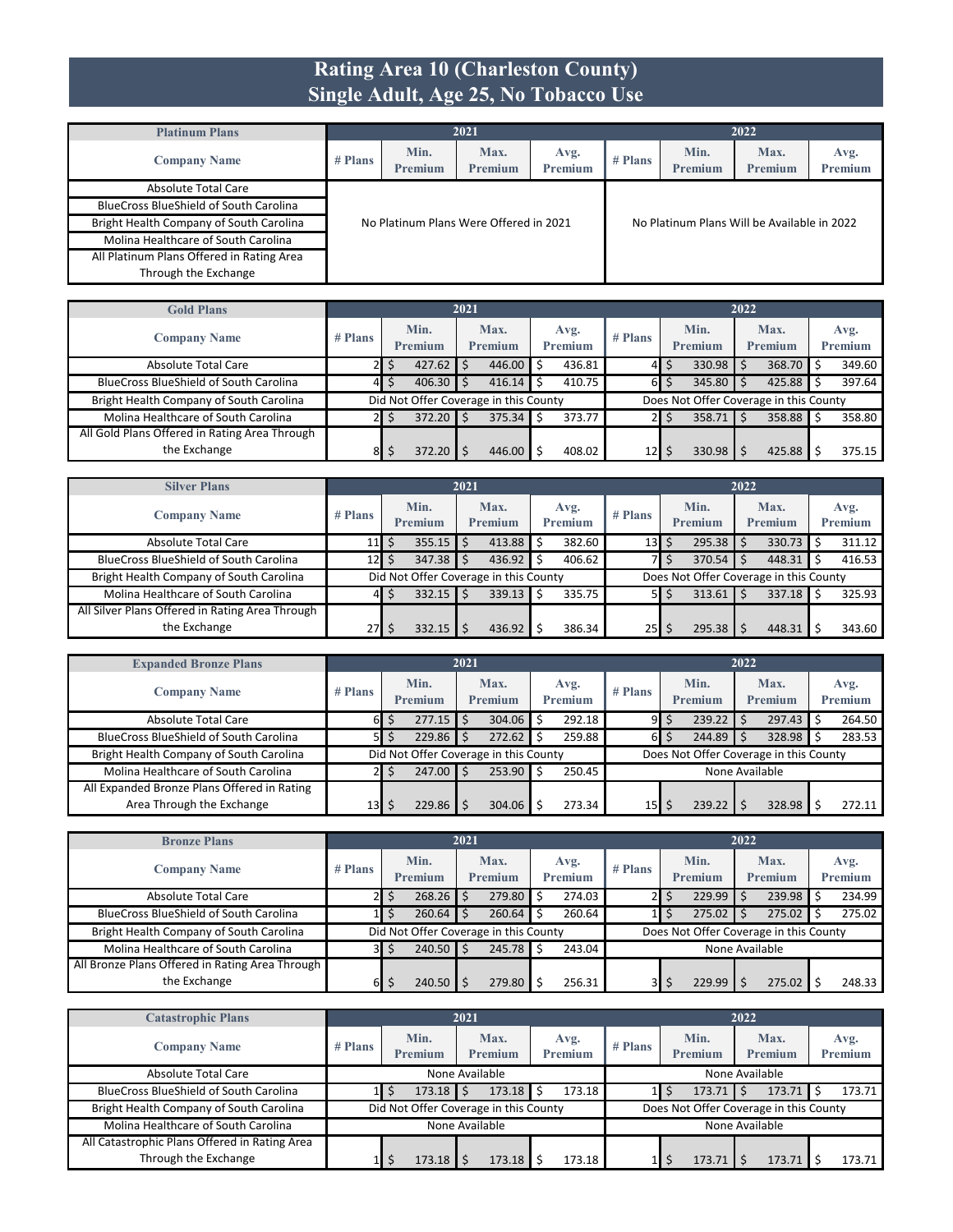#### **Rating Area 23 (Greenville County) Single Adult, Age 25, No Tobacco Use**

| <b>Platinum Plans</b>                         |           |                 | 2021                                   |                        |           |                                             | 2022                   |                 |
|-----------------------------------------------|-----------|-----------------|----------------------------------------|------------------------|-----------|---------------------------------------------|------------------------|-----------------|
| <b>Company Name</b>                           | $#$ Plans | Min.<br>Premium | Max.<br><b>Premium</b>                 | Avg.<br><b>Premium</b> | $#$ Plans | Min.<br>Premium                             | Max.<br><b>Premium</b> | Avg.<br>Premium |
| <b>Absolute Total Care</b>                    |           |                 |                                        |                        |           |                                             |                        |                 |
| <b>BlueCross BlueShield of South Carolina</b> |           |                 |                                        |                        |           |                                             |                        |                 |
| Bright Health Company of South Carolina       |           |                 | No Platinum Plans Were Offered in 2021 |                        |           | No Platinum Plans Will be Available in 2022 |                        |                 |
| Molina Healthcare of South Carolina           |           |                 |                                        |                        |           |                                             |                        |                 |
| All Platinum Plans Offered in Rating Area     |           |                 |                                        |                        |           |                                             |                        |                 |
| Through the Exchange                          |           |                 |                                        |                        |           |                                             |                        |                 |

| <b>Gold Plans</b>                             |           |                                       | 2021 |                        |                        |           |    |                 | 2022 |                        |                 |
|-----------------------------------------------|-----------|---------------------------------------|------|------------------------|------------------------|-----------|----|-----------------|------|------------------------|-----------------|
| <b>Company Name</b>                           | $#$ Plans | Min.<br>Premium                       |      | Max.<br><b>Premium</b> | Avg.<br><b>Premium</b> | $#$ Plans |    | Min.<br>Premium |      | Max.<br><b>Premium</b> | Avg.<br>Premium |
| Absolute Total Care                           |           | Did Not Offer Coverage in this County |      |                        |                        |           | د  | 514.69          |      | $573.35$ \$            | 543.64          |
| <b>BlueCross BlueShield of South Carolina</b> | 41        | 408.61                                |      | 418.51                 | 413.08                 | 61        | \$ | 366.90          |      | 414.32                 | 391.93          |
| Bright Health Company of South Carolina       |           | 441.57                                |      | 441.57                 | 441.57                 |           |    | 384.56          |      | 425.17                 | 404.87          |
| Molina Healthcare of South Carolina           |           | 378.46                                |      | 381.65                 | 380.06                 |           |    | 428.79          |      | 428.99 \$              | 428.89          |
| All Gold Plans Offered in Rating Area Through |           |                                       |      |                        |                        |           |    |                 |      |                        |                 |
| the Exchange                                  |           | 378.46                                |      | 441.57                 | 407.72                 | 14        | Ŝ  | 366.90          |      | $573.35$ $\frac{1}{5}$ | 442.40          |

| <b>Silver Plans</b>                             |           |                                       | 2021 |                        |    |                        |           |              |                        | 2022 |                        |                 |
|-------------------------------------------------|-----------|---------------------------------------|------|------------------------|----|------------------------|-----------|--------------|------------------------|------|------------------------|-----------------|
| <b>Company Name</b>                             | $#$ Plans | Min.<br>Premium                       |      | Max.<br><b>Premium</b> |    | Avg.<br><b>Premium</b> | $#$ Plans |              | Min.<br>Premium        |      | Max.<br><b>Premium</b> | Avg.<br>Premium |
|                                                 |           |                                       |      |                        |    |                        |           |              |                        |      |                        |                 |
| <b>Absolute Total Care</b>                      |           | Did Not Offer Coverage in this County |      |                        |    |                        | 13        | \$           | $459.34$ \$            |      | 514.31                 | 483.81          |
| <b>BlueCross BlueShield of South Carolina</b>   | 12   \$   | 380.87                                | l \$ | 439.41                 | Ś. | 414.20                 |           | $\mathsf{d}$ | $393.18$ \$            |      | 436.14                 | 414.59          |
| Bright Health Company of South Carolina         | 41        | 386.09                                |      | 390.97                 |    | 387.98                 | 61        | \$           | $326.87$ $\frac{1}{5}$ |      | 372.77                 | 348.32          |
| Molina Healthcare of South Carolina             | 41        | $337.73$ \$                           |      | 344.83                 |    | 341.40                 | 51        | \$           | $374.88$ \$            |      | 403.06                 | 389.61          |
| All Silver Plans Offered in Rating Area Through |           |                                       |      |                        |    |                        |           |              |                        |      |                        |                 |
| the Exchange                                    | \$  20    | 337.73                                |      | 439.41                 |    | 394.40                 | 31        | S            | 326.87                 |      | 514.31                 | 426.76          |

| <b>Expanded Bronze Plans</b>                  |           |                                       | 2021 |                        |   |                 |                 |    |                        | 2022 |                        |                 |
|-----------------------------------------------|-----------|---------------------------------------|------|------------------------|---|-----------------|-----------------|----|------------------------|------|------------------------|-----------------|
| <b>Company Name</b>                           | $#$ Plans | Min.<br><b>Premium</b>                |      | Max.<br><b>Premium</b> |   | Avg.<br>Premium | $#$ Plans       |    | Min.<br><b>Premium</b> |      | Max.<br><b>Premium</b> | Avg.<br>Premium |
| Absolute Total Care                           |           | Did Not Offer Coverage in this County |      |                        |   |                 | 91              | Ŝ. | 372.00                 |      | 462.52                 | 411.32          |
| <b>BlueCross BlueShield of South Carolina</b> | 51        | $251.81$ S                            |      | 274.18                 |   | 265.49          | $6\blacksquare$ | Ŝ. | 259.69                 |      | 320.05                 | 279.41          |
| Bright Health Company of South Carolina       | 41        | $292.99$ \$                           |      | 340.13                 |   | 315.37          | $6\blacksquare$ |    | 254.59                 |      | 290.67                 | 269.86          |
| Molina Healthcare of South Carolina           | 21        | $251.15$ $\frac{1}{5}$                |      | 258.17                 | Ŝ | 254.66          |                 |    | None Available         |      |                        |                 |
| All Expanded Bronze Plans Offered in Rating   |           |                                       |      |                        |   |                 |                 |    |                        |      |                        |                 |
| Area Through the Exchange                     | 11        | $251.15$ $\frac{1}{5}$                |      | 340.13                 |   | 281.66          | 21              |    | 254.59                 |      | 462.52                 | 333.21          |

| <b>Bronze Plans</b>                             |                |                        | 2021                                  |                 |           |                 | 2022                   |                 |
|-------------------------------------------------|----------------|------------------------|---------------------------------------|-----------------|-----------|-----------------|------------------------|-----------------|
| <b>Company Name</b>                             | $#$ Plans      | Min.<br><b>Premium</b> | Max.<br>Premium                       | Avg.<br>Premium | $#$ Plans | Min.<br>Premium | Max.<br><b>Premium</b> | Avg.<br>Premium |
| <b>Absolute Total Care</b>                      |                |                        | Did Not Offer Coverage in this County |                 |           | 357.65<br>Ś.    | 373.18                 | 365.42          |
| <b>BlueCross BlueShield of South Carolina</b>   |                | $262.13$   \$          | 262.13                                | 262.13<br>Ś     |           | 267.56          | 267.56                 | 267.56          |
| Bright Health Company of South Carolina         |                |                        | None Available                        |                 |           |                 | None Available         |                 |
| Molina Healthcare of South Carolina             | 3 <sup>1</sup> | $244.55$ \$            | 249.92                                | 247.14<br>Ś     |           |                 | None Available         |                 |
| All Bronze Plans Offered in Rating Area Through |                |                        |                                       |                 |           |                 |                        |                 |
| the Exchange                                    | 41             | $244.55$ $\frac{1}{5}$ | 262.13                                | 250.89          | 31        | 267.56          | 373.18                 | 332.80          |

| <b>Catastrophic Plans</b>                     |           |                                       | 2021 |                        |                 |           |                 | 2022 |                        |                 |
|-----------------------------------------------|-----------|---------------------------------------|------|------------------------|-----------------|-----------|-----------------|------|------------------------|-----------------|
| <b>Company Name</b>                           | $#$ Plans | Min.<br><b>Premium</b>                |      | Max.<br><b>Premium</b> | Avg.<br>Premium | $#$ Plans | Min.<br>Premium |      | Max.<br><b>Premium</b> | Avg.<br>Premium |
| Absolute Total Care                           |           | Did Not Offer Coverage in this County |      |                        |                 |           |                 |      | None Available         |                 |
| <b>BlueCross BlueShield of South Carolina</b> |           | 174.16                                |      | 174.16                 | 174.16          |           | 168.99          |      | 168.99                 | 168.99          |
| Bright Health Company of South Carolina       |           | 173.52                                |      | 173.52                 | 173.52          |           | 212.96          |      | 212.96                 | 212.96          |
| Molina Healthcare of South Carolina           |           | None Available                        |      |                        |                 |           |                 |      | None Available         |                 |
| All Catastrophic Plans Offered in Rating Area |           |                                       |      |                        |                 |           |                 |      |                        |                 |
| Through the Exchange                          |           | 173.52                                |      | 174.16                 | 173.84          |           | 168.99          |      | 212.96                 | 190.98          |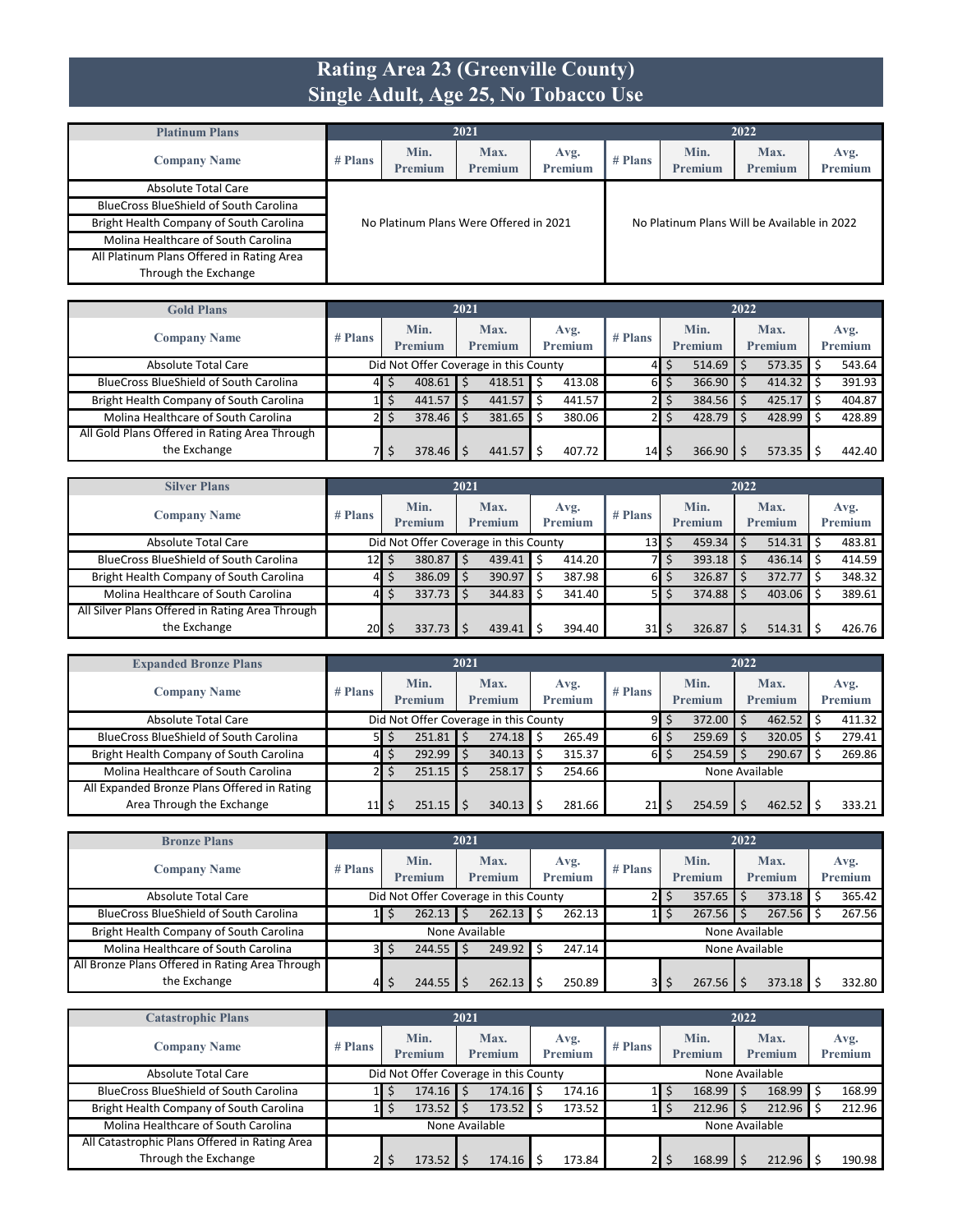#### **Rating Area 26 (Horry County) Single Adult, Age 25, No Tobacco Use**

| <b>Platinum Plans</b>                         |           |                                        | 2021                   |                        |           |                                             | 2022                   |                        |
|-----------------------------------------------|-----------|----------------------------------------|------------------------|------------------------|-----------|---------------------------------------------|------------------------|------------------------|
| <b>Company Name</b>                           | $#$ Plans | Min.<br>Premium                        | Max.<br><b>Premium</b> | Avg.<br><b>Premium</b> | $#$ Plans | Min.<br>Premium                             | Max.<br><b>Premium</b> | Avg.<br><b>Premium</b> |
| Absolute Total Care                           |           |                                        |                        |                        |           |                                             |                        |                        |
| <b>BlueCross BlueShield of South Carolina</b> |           |                                        |                        |                        |           |                                             |                        |                        |
| Bright Health Company of South Carolina       |           | No Platinum Plans Were Offered in 2021 |                        |                        |           | No Platinum Plans Will be Available in 2022 |                        |                        |
| Molina Healthcare of South Carolina           |           |                                        |                        |                        |           |                                             |                        |                        |
| All Platinum Plans Offered in Rating Area     |           |                                        |                        |                        |           |                                             |                        |                        |
| Through the Exchange                          |           |                                        |                        |                        |           |                                             |                        |                        |

| <b>Gold Plans</b>                             |           |         | 2021 |                                       |                |           |    |         | 2022 |                |         |
|-----------------------------------------------|-----------|---------|------|---------------------------------------|----------------|-----------|----|---------|------|----------------|---------|
| <b>Company Name</b>                           | $#$ Plans | Min.    |      | Max.                                  | Avg.           | $#$ Plans |    | Min.    |      | Max.           | Avg.    |
|                                               |           | Premium |      | <b>Premium</b>                        | <b>Premium</b> |           |    | Premium |      | <b>Premium</b> | Premium |
| Absolute Total Care                           |           | 472.52  |      | 492.83                                | 482.68         | 41        | S  | 375.55  |      | $418.35$ \$    | 396.68  |
| <b>BlueCross BlueShield of South Carolina</b> | 4         | 390.10  |      | 399.54                                | 394.36         | 51        | \$ | 362.45  |      | 394.91         | 378.34  |
| Bright Health Company of South Carolina       |           |         |      | Did Not Offer Coverage in this County |                |           | S  | 386.71  |      | 427.69         | 407.20  |
| Molina Healthcare of South Carolina           |           | 391.69  |      | 394.99                                | 393.34         |           | S  | 372.35  |      | 372.53         | 372.44  |
| All Gold Plans Offered in Rating Area Through |           |         |      |                                       |                |           |    |         |      |                |         |
| the Exchange                                  | 81        | 390.10  |      | 492.83                                | 416.19         | 13        |    | 362.45  |      | $427.69$ \$    | 387.51  |

| <b>Silver Plans</b>                             |                 |                        | 2021 |                                       |   |                        | 2022      |    |                    |  |                        |  |                 |  |  |
|-------------------------------------------------|-----------------|------------------------|------|---------------------------------------|---|------------------------|-----------|----|--------------------|--|------------------------|--|-----------------|--|--|
| <b>Company Name</b>                             | $#$ Plans       | Min.<br><b>Premium</b> |      | Max.<br>Premium                       |   | Avg.<br><b>Premium</b> | $#$ Plans |    | Min.<br>Premium    |  | Max.<br><b>Premium</b> |  | Avg.<br>Premium |  |  |
| Absolute Total Care                             | $11 \mid 5$     | $392.44$ \$            |      | 457.33                                | Ŝ | 422.77                 | 13        | \$ | $335.16$ \$        |  | 375.27                 |  | 353.02          |  |  |
| <b>BlueCross BlueShield of South Carolina</b>   | $10\frac{1}{5}$ | $382.60$ \$            |      | 419.50                                |   | 401.59                 | 51        | \$ | $384.54$ \$        |  | 415.71                 |  | 403.01          |  |  |
| Bright Health Company of South Carolina         |                 |                        |      | Did Not Offer Coverage in this County |   |                        | 61        | \$ | $328.73$ \$        |  | 375.02                 |  | 350.33          |  |  |
| Molina Healthcare of South Carolina             | 41              | $349.54$ \$            |      | 356.89                                | Ŝ | 353.33                 | 51        | \$ | $325.54$ \$        |  | 350.01                 |  | 338.32          |  |  |
| All Silver Plans Offered in Rating Area Through |                 |                        |      |                                       |   |                        |           |    |                    |  |                        |  |                 |  |  |
| the Exchange                                    | 25 I S          | 349.54                 |      | 457.33                                |   | 403.19                 | 29        | S  | $325.54$ $\mid$ \$ |  | 415.71                 |  | 358.55          |  |  |

| <b>Expanded Bronze Plans</b>                  |                 |                                       |                 | 2021 |                                       |  |                        |           |    |                 | 2022 |                        |                 |
|-----------------------------------------------|-----------------|---------------------------------------|-----------------|------|---------------------------------------|--|------------------------|-----------|----|-----------------|------|------------------------|-----------------|
| <b>Company Name</b>                           | $#$ Plans       |                                       | Min.<br>Premium |      | Max.<br><b>Premium</b>                |  | Avg.<br><b>Premium</b> | $#$ Plans |    | Min.<br>Premium |      | Max.<br><b>Premium</b> | Avg.<br>Premium |
| Absolute Total Care                           | 61              | е                                     | 306.25          |      | 335.99                                |  | 322.86                 | 9         | Ś  | 271.43          |      | 337.48                 | 300.12          |
| <b>BlueCross BlueShield of South Carolina</b> | 41              |                                       | 250.78          |      | 261.75                                |  | 256.72                 | 51        | Ś  | 254.90          |      | 305.06                 | 270.08          |
| Bright Health Company of South Carolina       |                 |                                       |                 |      | Did Not Offer Coverage in this County |  |                        | 61        | \$ | 255.99          |      | 292.36                 | 271.36          |
| Molina Healthcare of South Carolina           |                 | 259.93<br>267.19<br>263.56<br>Ś<br>.S |                 |      |                                       |  |                        |           |    | None Available  |      |                        |                 |
| All Expanded Bronze Plans Offered in Rating   |                 |                                       |                 |      |                                       |  |                        |           |    |                 |      |                        |                 |
| Area Through the Exchange                     | 12 <sub>l</sub> |                                       | 250.78          |      | 335.99                                |  | 290.93                 | <b>20</b> | S. | 254.90          |      | 337.48                 | 283.98          |

| <b>Bronze Plans</b>                             |           |                        | 2021 |                                       |    |                 |                |  |                        | 2022 |                 |  |                 |
|-------------------------------------------------|-----------|------------------------|------|---------------------------------------|----|-----------------|----------------|--|------------------------|------|-----------------|--|-----------------|
| <b>Company Name</b>                             | $#$ Plans | Min.<br><b>Premium</b> |      | Max.<br><b>Premium</b>                |    | Avg.<br>Premium | $#$ Plans      |  | Min.<br><b>Premium</b> |      | Max.<br>Premium |  | Avg.<br>Premium |
| <b>Absolute Total Care</b>                      | 21        | $296.43$ \$            |      | 309.17                                | Ś  | 302.80          |                |  | 260.96                 |      | 272.30          |  | 266.63          |
| <b>BlueCross BlueShield of South Carolina</b>   |           | 250.25                 |      | 250.25                                |    | 250.25          |                |  | 255.03                 |      | 255.03          |  | 255.03          |
| Bright Health Company of South Carolina         |           |                        |      | Did Not Offer Coverage in this County |    |                 |                |  | None Available         |      |                 |  |                 |
| Molina Healthcare of South Carolina             | зΙ        | $253.10$ \$            |      | 258.65                                | .S | 255.77          | None Available |  |                        |      |                 |  |                 |
| All Bronze Plans Offered in Rating Area Through |           |                        |      |                                       |    |                 |                |  |                        |      |                 |  |                 |
| the Exchange                                    | 61        | 250.25                 |      | 309.17                                |    | 270.53          |                |  | 255.03                 |      | 272.30          |  | 262.76          |

| <b>Catastrophic Plans</b>                     |                            |                                                                    |                                       | 2021           |        |                |        |           |  |                 | 2022 |                        |  |                 |
|-----------------------------------------------|----------------------------|--------------------------------------------------------------------|---------------------------------------|----------------|--------|----------------|--------|-----------|--|-----------------|------|------------------------|--|-----------------|
| <b>Company Name</b>                           | $#$ Plans                  | Max.<br>Min.<br><b>Premium</b><br><b>Premium</b><br><b>Premium</b> |                                       |                |        |                |        | $#$ Plans |  | Min.<br>Premium |      | Max.<br><b>Premium</b> |  | Avg.<br>Premium |
| Absolute Total Care                           |                            | None Available                                                     |                                       | None Available |        |                |        |           |  |                 |      |                        |  |                 |
| <b>BlueCross BlueShield of South Carolina</b> | 166.27<br>166.27<br>166.27 |                                                                    |                                       |                |        |                |        |           |  | 161.08          |      | 161.08                 |  | 161.08          |
| Bright Health Company of South Carolina       |                            |                                                                    | Did Not Offer Coverage in this County |                |        |                |        |           |  | 214.15          |      | 214.15                 |  | 214.15          |
| Molina Healthcare of South Carolina           |                            | None Available                                                     |                                       |                |        | None Available |        |           |  |                 |      |                        |  |                 |
| All Catastrophic Plans Offered in Rating Area |                            |                                                                    |                                       |                |        |                |        |           |  |                 |      |                        |  |                 |
| Through the Exchange                          |                            |                                                                    | 166.27                                |                | 166.27 |                | 166.27 |           |  | 161.08          |      | 214.15                 |  | 187.62          |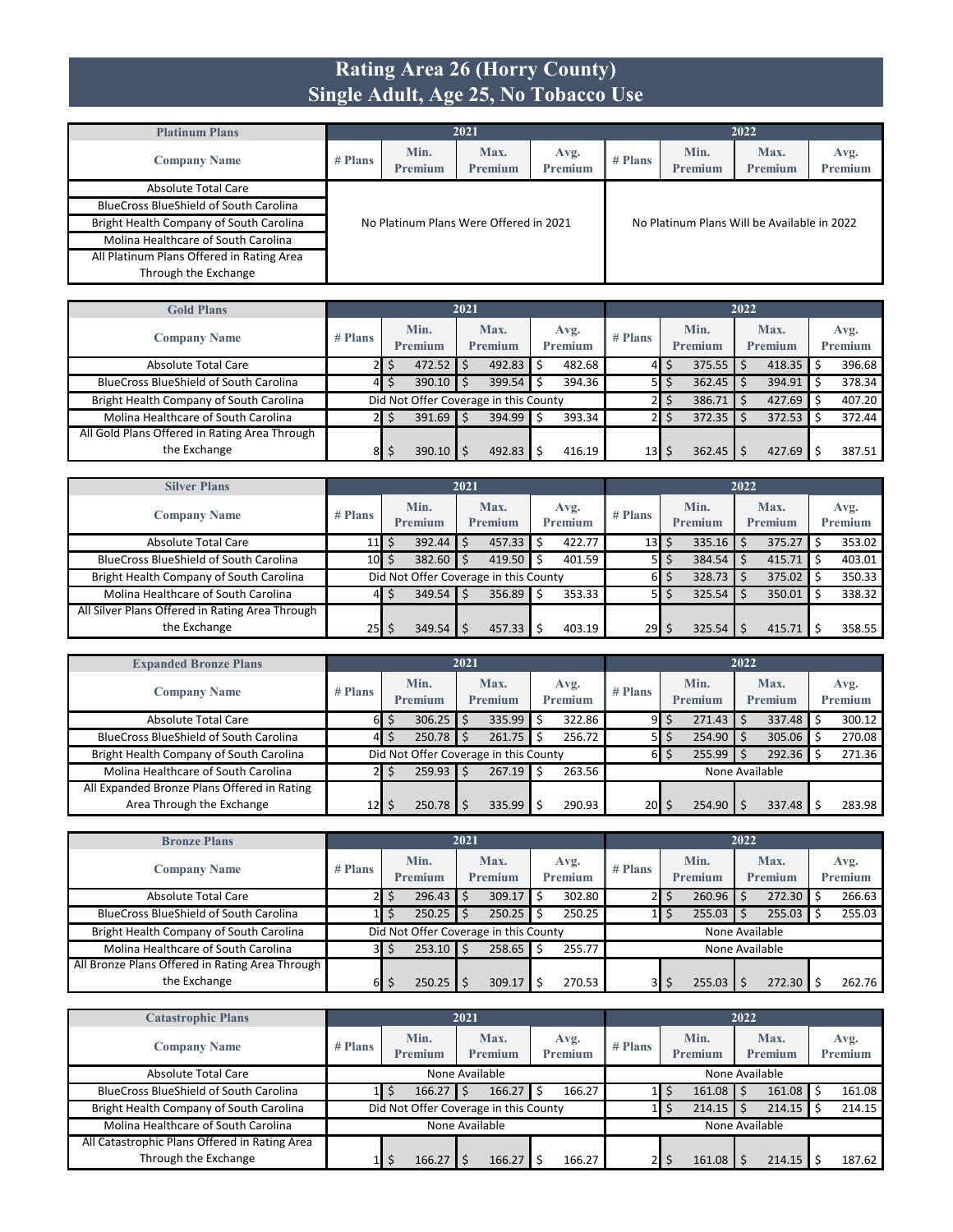#### **Rating Area 40 (Richland County) Single Adult, Age 25, No Tobacco Use**

| <b>Platinum Plans</b>                         |           |                                        | 2021                   |                        |                                             | 2022            |                        |                 |  |  |  |
|-----------------------------------------------|-----------|----------------------------------------|------------------------|------------------------|---------------------------------------------|-----------------|------------------------|-----------------|--|--|--|
| <b>Company Name</b>                           | $#$ Plans | Min.<br>Premium                        | Max.<br><b>Premium</b> | Avg.<br><b>Premium</b> | $#$ Plans                                   | Min.<br>Premium | Max.<br><b>Premium</b> | Avg.<br>Premium |  |  |  |
| Absolute Total Care                           |           |                                        |                        |                        |                                             |                 |                        |                 |  |  |  |
| <b>BlueCross BlueShield of South Carolina</b> |           |                                        |                        |                        |                                             |                 |                        |                 |  |  |  |
| Bright Health Company of South Carolina       |           | No Platinum Plans Were Offered in 2021 |                        |                        | No Platinum Plans Will be Available in 2022 |                 |                        |                 |  |  |  |
| Molina Healthcare of South Carolina           |           |                                        |                        |                        |                                             |                 |                        |                 |  |  |  |
| All Platinum Plans Offered in Rating Area     |           |                                        |                        |                        |                                             |                 |                        |                 |  |  |  |
| Through the Exchange                          |           |                                        |                        |                        |                                             |                 |                        |                 |  |  |  |

| <b>Gold Plans</b>                             |                                        |  |                 | 2021 |                                       |   |                        |                 |    |                                        | 2022 |                        |                 |
|-----------------------------------------------|----------------------------------------|--|-----------------|------|---------------------------------------|---|------------------------|-----------------|----|----------------------------------------|------|------------------------|-----------------|
| <b>Company Name</b>                           | $#$ Plans                              |  | Min.<br>Premium |      | Max.<br><b>Premium</b>                |   | Avg.<br><b>Premium</b> | $#$ Plans       |    | Min.<br>Premium                        |      | Max.<br><b>Premium</b> | Avg.<br>Premium |
| Absolute Total Care                           | Did Not Offer Coverage in this County  |  |                 |      |                                       |   |                        |                 | S  | 460.38                                 |      | $512.84$ \$            | 486.27          |
| <b>BlueCross BlueShield of South Carolina</b> | 454.27<br>459.24<br>465.27<br>Ŝ.<br>41 |  |                 |      |                                       |   |                        | 51              | \$ | 431.70                                 |      | $470.36$ \$            | 450.63          |
| Bright Health Company of South Carolina       |                                        |  |                 |      | Did Not Offer Coverage in this County |   |                        |                 |    | Does Not Offer Coverage in this County |      |                        |                 |
| Molina Healthcare of South Carolina           |                                        |  | $495.40$ \$     |      | 499.57                                | Ŝ | 497.49                 |                 | S  | 453.97                                 |      | $454.19$ \$            | 454.08          |
| All Gold Plans Offered in Rating Area Through |                                        |  |                 |      |                                       |   |                        |                 |    |                                        |      |                        |                 |
| the Exchange                                  | 61                                     |  | 454.27          |      | 499.57                                |   | 471.99                 | 11 <sub>l</sub> |    | 431.70                                 |      | 512.84                 | 464.22          |

| <b>Silver Plans</b>                             |           |                        | 2021                                  |                 |           |                    | 2022                                   |                        |
|-------------------------------------------------|-----------|------------------------|---------------------------------------|-----------------|-----------|--------------------|----------------------------------------|------------------------|
| <b>Company Name</b>                             | $#$ Plans | Min.<br><b>Premium</b> | Max.<br><b>Premium</b>                | Avg.<br>Premium | $#$ Plans | Min.<br>Premium    | Max.<br>Premium                        | Avg.<br><b>Premium</b> |
| Absolute Total Care                             |           |                        | Did Not Offer Coverage in this County |                 | 13        | $410.86$ \$<br>Ś   | 460.03                                 | 432.75                 |
| <b>BlueCross BlueShield of South Carolina</b>   | 10 S      | $445.55$ \$            | 488.51                                | 467.65<br>Ŝ     | 51        | 458.01<br>\$       | 495.14                                 | 480.01                 |
| Bright Health Company of South Carolina         |           |                        | Did Not Offer Coverage in this County |                 |           |                    | Does Not Offer Coverage in this County |                        |
| Molina Healthcare of South Carolina             | 41        | 442.09                 | 451.38<br>Ŝ.                          | 446.89<br>Ŝ     | 5I        | $396.90$ \$<br>\$  | 426.73                                 | 412.49                 |
| All Silver Plans Offered in Rating Area Through |           |                        |                                       |                 |           |                    |                                        |                        |
| the Exchange                                    | 14        | 442.09                 | 488.51                                | 461.72          | 23        | $396.90$   \$<br>Ś | 495.14                                 | 438.62                 |

| <b>Expanded Bronze Plans</b>                  |                                                                                                      |             | 2021                                  |             |    |                        | 2022                                   |                 |
|-----------------------------------------------|------------------------------------------------------------------------------------------------------|-------------|---------------------------------------|-------------|----|------------------------|----------------------------------------|-----------------|
| <b>Company Name</b>                           | Min.<br>Max.<br>Avg.<br>$#$ Plans<br>$#$ Plans<br><b>Premium</b><br><b>Premium</b><br><b>Premium</b> |             |                                       |             |    | Min.<br><b>Premium</b> | Max.<br><b>Premium</b>                 | Avg.<br>Premium |
| Absolute Total Care                           |                                                                                                      |             | Did Not Offer Coverage in this County |             | 91 | 332.74<br>Ś            | 413.71                                 | 367.91          |
| <b>BlueCross BlueShield of South Carolina</b> | 41                                                                                                   | $292.03$ \$ | 304.81                                | 298.96<br>Ś | 51 | Ŝ.<br>303.60           | 363.34                                 | 321.68          |
| Bright Health Company of South Carolina       |                                                                                                      |             | Did Not Offer Coverage in this County |             |    |                        | Does Not Offer Coverage in this County |                 |
| Molina Healthcare of South Carolina           | $328.75$ S<br>337.94<br>333.35<br>None Available<br>Ś<br>21                                          |             |                                       |             |    |                        |                                        |                 |
| All Expanded Bronze Plans Offered in Rating   |                                                                                                      |             |                                       |             |    |                        |                                        |                 |
| Area Through the Exchange                     | 61                                                                                                   | 292.03      | 337.94                                | 310.42      | 14 | Ś.<br>303.60           | 413.71                                 | 351.40          |

| <b>Bronze Plans</b>                             |                                                                                                      |        | 2021                                  |             |                                        |                        | 2022            |                 |  |  |
|-------------------------------------------------|------------------------------------------------------------------------------------------------------|--------|---------------------------------------|-------------|----------------------------------------|------------------------|-----------------|-----------------|--|--|
| <b>Company Name</b>                             | Max.<br>Min.<br>Avg.<br>$#$ Plans<br>$#$ Plans<br><b>Premium</b><br><b>Premium</b><br><b>Premium</b> |        |                                       |             |                                        | Min.<br><b>Premium</b> | Max.<br>Premium | Avg.<br>Premium |  |  |
| <b>Absolute Total Care</b>                      |                                                                                                      |        | Did Not Offer Coverage in this County |             |                                        | 319.91                 | 333.80          | 326.86          |  |  |
| <b>BlueCross BlueShield of South Carolina</b>   |                                                                                                      | 291.42 | 291.42                                | 291.42<br>Ś |                                        | 303.75                 | 303.75          | 303.75          |  |  |
| Bright Health Company of South Carolina         |                                                                                                      |        | Did Not Offer Coverage in this County |             | Does Not Offer Coverage in this County |                        |                 |                 |  |  |
| Molina Healthcare of South Carolina             | зΙ                                                                                                   | 320.11 | 327.14<br>-Ś                          | 323.49<br>S |                                        |                        | None Available  |                 |  |  |
| All Bronze Plans Offered in Rating Area Through |                                                                                                      |        |                                       |             |                                        |                        |                 |                 |  |  |
| the Exchange                                    | 41                                                                                                   | 291.42 | 327.14                                | 315.48      |                                        | 303.75                 | 333.80          | 319.15          |  |  |

| <b>Catastrophic Plans</b>                                             |           |                                       | 2021            |                        |                                        |                 | 2022                   |                 |  |  |  |
|-----------------------------------------------------------------------|-----------|---------------------------------------|-----------------|------------------------|----------------------------------------|-----------------|------------------------|-----------------|--|--|--|
| <b>Company Name</b>                                                   | $#$ Plans | Min.<br>Premium                       | Max.<br>Premium | Avg.<br><b>Premium</b> | $#$ Plans                              | Min.<br>Premium | Max.<br><b>Premium</b> | Avg.<br>Premium |  |  |  |
| Absolute Total Care                                                   |           | Did Not Offer Coverage in this County |                 |                        |                                        |                 | None Available         |                 |  |  |  |
| <b>BlueCross BlueShield of South Carolina</b>                         |           | $193.62$ \$                           | 193.62          | 193.62                 |                                        | 191.85          | $191.85$ \$            | 191.85          |  |  |  |
| Bright Health Company of South Carolina                               |           | Did Not Offer Coverage in this County |                 |                        | Does Not Offer Coverage in this County |                 |                        |                 |  |  |  |
| Molina Healthcare of South Carolina                                   |           |                                       | None Available  |                        |                                        |                 | None Available         |                 |  |  |  |
| All Catastrophic Plans Offered in Rating Area<br>Through the Exchange |           | 193.62                                | 193.62          | 193.62                 |                                        | 191.85          | $191.85$ $\frac{1}{5}$ | 191.85          |  |  |  |